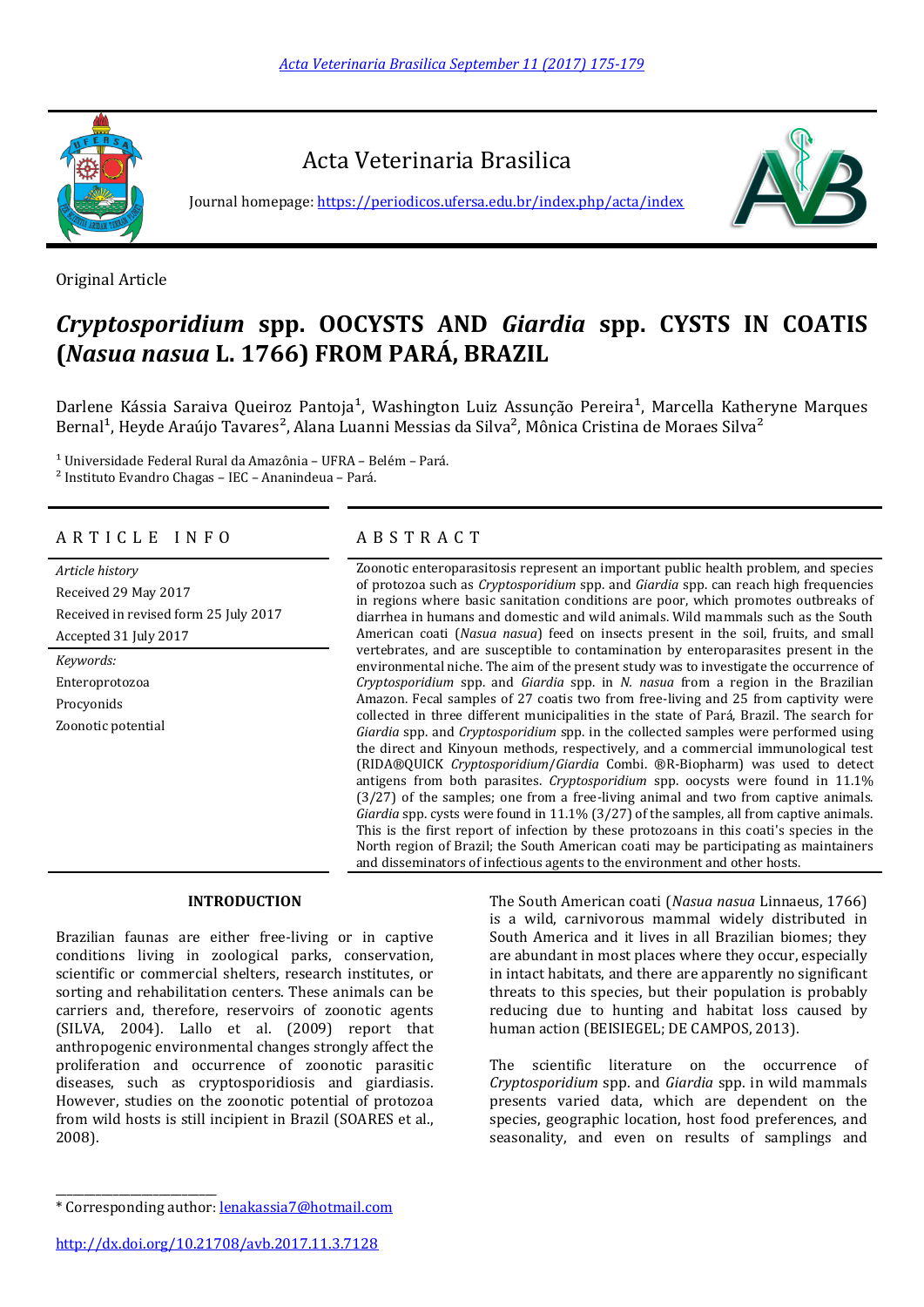diagnostic techniques used (APPELBEE, THOMPSON; OLSON, 2005).

Cryptosporidiosis can be caused by different species and subtypes of *Cryptosporidium* spp., and it affects different hosts. Clinical signs vary according to the host's age and health status, parasite species and subtype, and infectious dose (XIAO; FAYER, 2008).

In the most severe cases of this disease, the host can develop enteritis, colitis, cystitis, hepatitis, pancreatitis, and clinical respiratory symptoms such as sinusitis and pneumonia (CHALMERS; DAVIES, 2010). The period between ingestion of the oocysts and the occurrence of symptoms is 7 to 10 days, which can range from five to 28 days (PEREIRA et al., 2009).

Several factors affect the epidemiology of cryptosporidiosis: reduced and varied size of oocysts which allows their passage through filters usually employed in water treatment processes; low infectious doses the infectious dose of *C. parvum* ranges from 9 to 1,042 oocysts; and production of oocysts inside the hosts they are already infectious when eliminated by defecation, and both humans and animals participate as reservoirs of the agent in its biological cycle (SMITH et al., 2006). Other factors may contribute to the lack of information on the epidemiology of this parasite, such as the lack of the practice of disease notification by doctors and laboratories; moreover, the fecal tests used by most laboratories do not allow the identification of this parasite (VALENTIM; CARDOSO, 2011). Fayer and Xiao (2008) report that the *Cryptosporidium* spp. parasite load tends to be lower in wild mammals when compared to that found in domestic mammals.

From the epidemiological point of view, infection by *Giardia* spp. is more worrisome in animals because they show few clinical signs of infection and do not respond well to the treatments applied; thus, they serve as sources of infection because they can eliminate the *Giardia* spp. cysts through feces for months or even years (LALLO; RODRIGUES; BONDAN, 2003). The great majority of studies on *Giardia* spp. in wild mammals were made to evaluate the potential of these animals as reservoirs of disease for humans and cattle (APPELBEE; THOMPSON; OLSON, 2005).

*Giardia* spp. affects animals and humans, causing diarrhea the most common symptom and jeopardizes the digestion and absorption of food, which results in dehydration, weight loss, and death, especially in young animals and those with concomitant or debilitating diseases (MUNDIM et al., 2003). The number of cysts ingested by the host is an important factor for the pathogenesis of this disease. The ingestion of only 10 cysts is capable of causing the infection (LINDSAY; ZAJAC, 2009).

*Cryptosporidium* spp. and *Giardia* spp. are responsible for two of the most serious water-borne diseases. The scientific literature reports epidemiological studies on these agents in several hosts, including some wild species. However, there are no studies on captive or free-living *N. nasua* animals with infection from enteroprotozoa, in the state of Pará, Brazil. Therefore, the objective of this study was to present data on the occurrence of these agents in coati (*N. nasua*) from the North region of Brazil, and contribute to the already existing information on the environmental, human, and animal health risks.

### **MATERIAL AND METHODS**

This study was approved by the SISBIO (license No. 39285) and by the Ethics Committee for the Use of Animals of the Federal Rural University of Amazonia (UFRA) (authorization protocol No. 034/2014 CEUA - 23084.022512/2014-18).

Twenty-seven fecal samples of *N. nasua* were collected and examined: two from free-living animals and 25 from captive animals. Free-living animals were considered animals that had been removed from their natural habitat and were kept in quarantine until their final destination of release or captivity.

Eight animals were classified as young and 19 as adults 11 females and 16 males. The samples were from animals from the municipalities of Belém Emílio Goeldi Museum of Pará, Rodrigues Alves Forest, Laboratory of Animal Pathology (LABOPAT) of the UFRA, Wildlife Clinic of the UFRA Veterinary Hospital, and Environmental Police Battalion (BPA); Capitão Poço Gavião Real Conservation Shelter; and Santarém Unama Zoo (ZOOUNAMA).

The species *Nasua nasua* (Linnaeus, 1766), the South American coati, from the family Procynidae was identified by morphological observations made by veterinarians of the collection locations, based on a comparison of the characteristics of the species described by Reis et al. (2010). This coati has a wide distribution in South America and is the only specie that can be found in the biomes Amazonia, Caatinga, Cerrado, Pantanal, Atlantic Forest, and Southern Fields.

All animals were housed in individual cages that were previously sanitized and lined with brown paper. Samples were collected between March 2015 and February 2017 in the enclosures where the animals were housed. Samples were collected immediately after defecation and without the need for containment of the animals. The samplings from free-living animals were carried out during the first 24 hours of their arrival at the management site in order to exclude probable parasitic infection of the animal at the site. In the case of animals subjected to necropsy in the LABOPAT (only two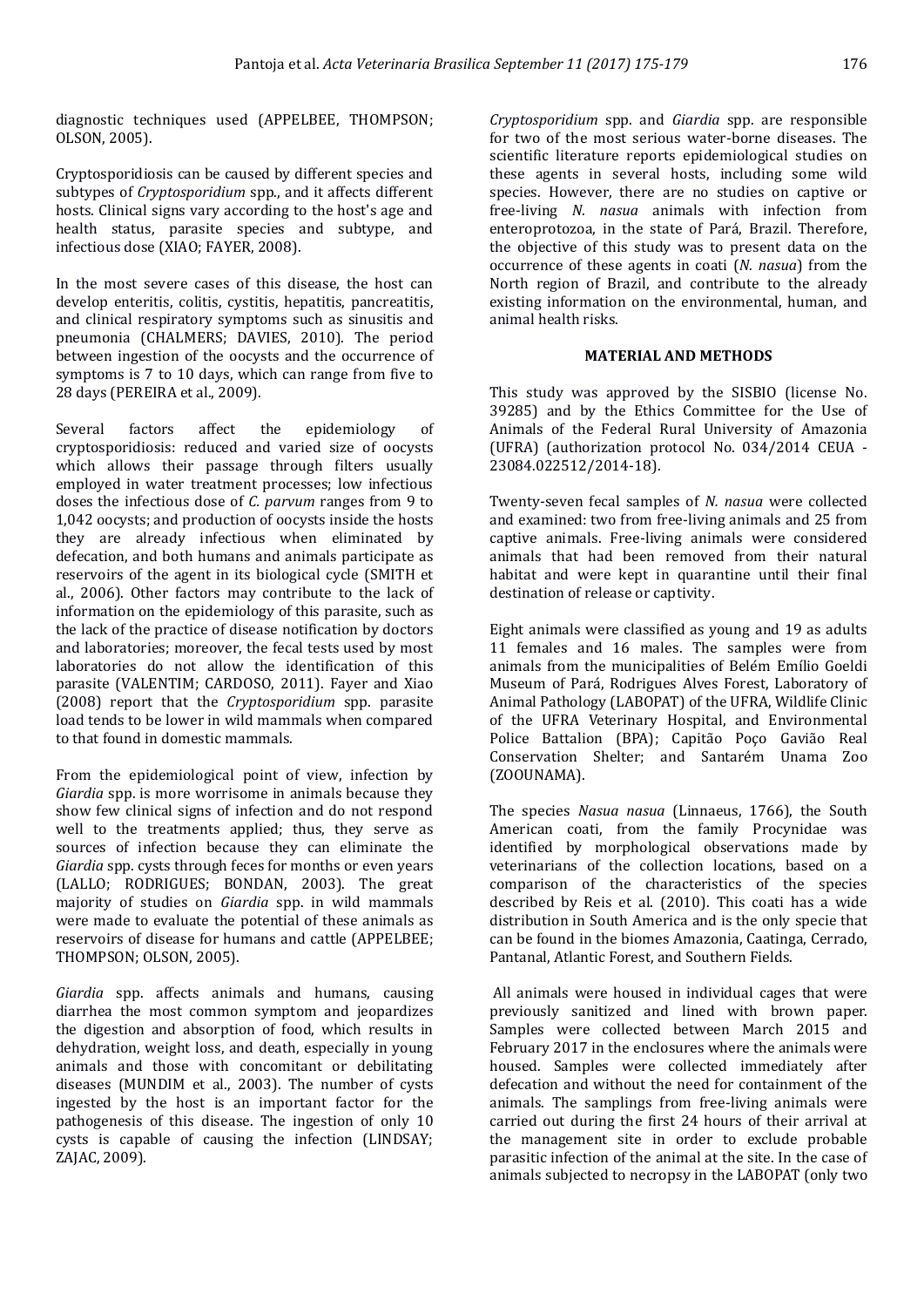animals), the feces were collected directly from the animal's rectum. Data on sex, age, origin, and location were obtained for each animal.

Approximately 10 g of feces per animal were collected in the first hours of the collection days, or shortly after the animals were fed because feeding causes the animals to defecate more frequently. The material was immediately collected to avoid the environmental contamination of the samples. Subsequently, the samples were stored in sterile universal collection flasks without preservatives and kept under refrigeration until the analyses. The samples were processed within 48 hours after collection at the Laboratory of Enteroparasitosis in the Parasitology Department of the Evandro Chagas Institute in Ananindeua, Pará, Brazil. The central portion of the fecal samples was prioritized in the processing, due to its lower exposure to environmental contaminants.

The direct (lugol) and Kinyoun (modified Ziehl-Neelsen - ZNm) methods were used for the diagnosis of *Giardia* spp. cysts and *Cryptosporidium* spp. oocysts, respectively. Two slides were prepared per sample and analyzed under light microscopy on 40x (for *Giardia* cysts) and 100x objectives (for *Cryptosporidium* oocyst).

A small aliquot of fecal material mixed with four to five drops of lugol was used on a glass slide and mounted under a cover slip (24x32 mm) for microscopic observation for the direct examination.

Two grams of feces were used for the modified Ziehl-Neelsen technique. The content was diluted and homogenized in a falcon-type tube containing 10 mL of buffered formalin that was filtered through folded gauze. Subsequently, about 4 mL of ether was added to the filtrate for centrifugation (2000 rpm for 5 minutes). The smear was made with one drop of the sediment that was stained with carbol fuchsin and observed under a microscope.

A commercial immunological method (RIDA®QUICK *Cryptosporidium*/*Giardia* Combi. ®R-Biopharm) was also employed to detect both parasite antigens simultaneously. The high indexes of sensitivity and specificity of this immunological method (above 90.0%) makes it a complementary tool for the microscopic diagnosis and increases the probability of detecting these parasites. Low rates of protozoa excretion in feces decreases the sensitivity of microscopic methods; therefore, the use of this method may also contribute to improved results.

The immunochromatographic test was performed according to the manufacturer's protocol. A homogenate was made using 50 mg of the sample that was diluted in 1 mL of extraction buffer. An aliquot of 0.5 ml of the obtained supernatant was placed in contact with the strips containing the antibodies, and the readings were carried out after five minutes.

## **RESULTS AND DISCUSSION**

The positivity for *Cryptosporidium* spp. oocysts in *N. nasua* was 11.1% (3/27) (Figure 1), and was found in one young, male, free-living animal and in one male and one female captive adult animals. All three coatis had no diarrhea or any other clinical signs. The detection of *Giardia* spp. cysts was observed in 11.1% (3/27), all adult captive animals two males and one female; one of them had a clinical presentation of diarrhea (Figure 1). No co-infection was detected for both parasites.

Figure 1 - A. Positive sample for *Cryptosporidium* spp. oocysts stained by the modified Ziehl-Neelsen method (arrow). B. Positive sample for *Giardia* spp. cysts observed by the direct method (arrows).



Source: Author's collection.

Oocysts and cysts of the agents were observed in the microscopic analyses (direct and ZNm methods). However, the immunological test showed concordance of results only for *Cryptosporidium* spp.; the diagnosis of *Giardia* spp. was positive only by the direct method. The *Giardia* cyst observed under microscopy probably does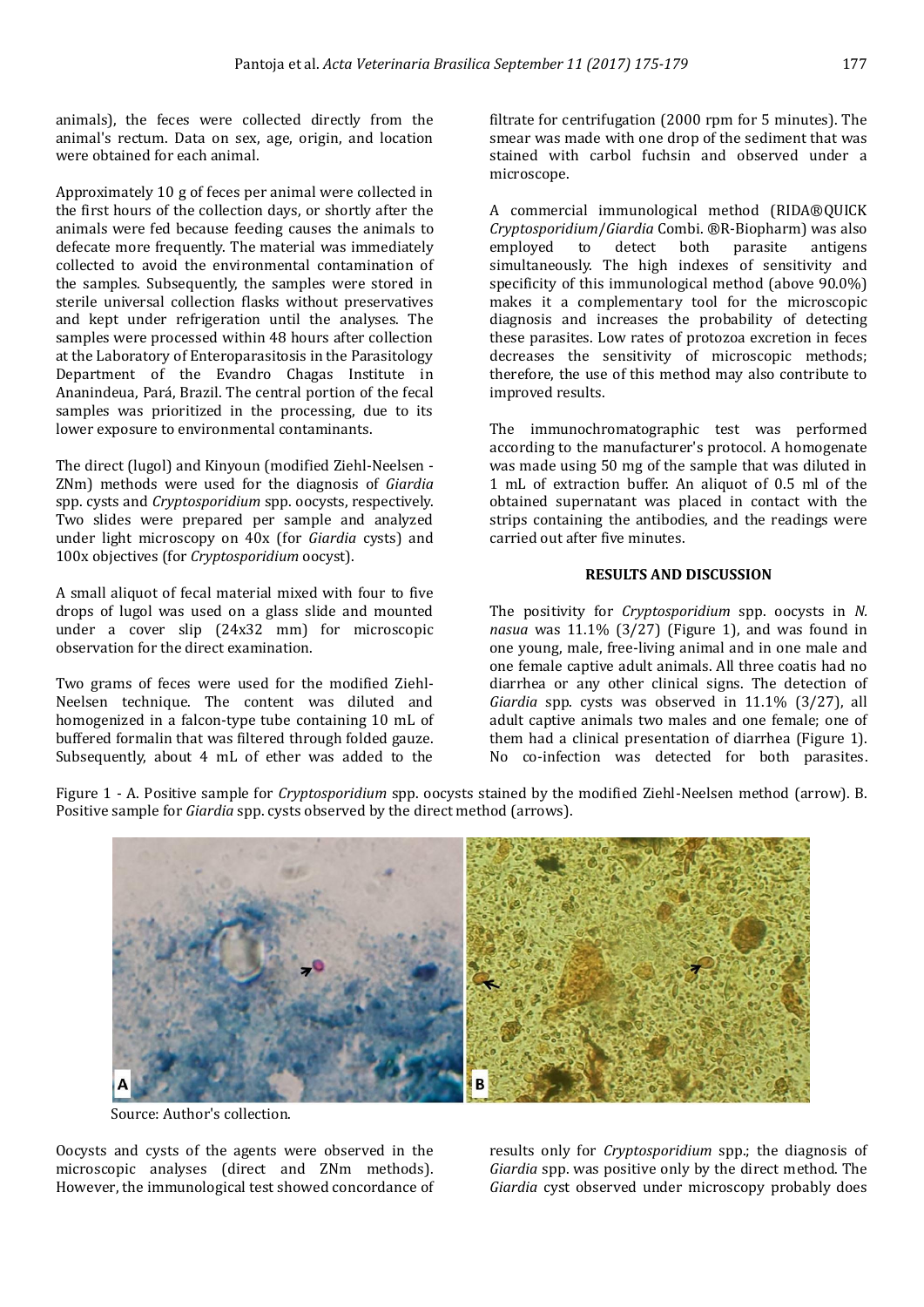not belong to the species *G. lamblia* for which the immunological test is indicated but to other species with G*iardia* spp. In addition, antigenic differences among the species of *G. lamblia* may have affected the results of the method. Molecular studies will aid in clarifying the observed disagreement; this shows the importance of using immunological tests for the diagnosis of these agents; they have the advantage of being fast, easy to perform, and do not require qualified technical personnel or equipment.

Occurrence of *Cryptosporidium* spp. and *Giardia* spp. has been reported in *N. nasua* specimens from other regions, both in captive and free-living animals, which was also observed in this study. In 2008, Farret et al. were the first to report the occurrence of *Cryptosporidium* spp. and *Giardia* spp. in samples of *N. nasua* from Brazil that were kept in a conservation shelter in Rio Grande do Sul state. Among the three specimens studied, only one had positive diagnosis, presenting mixed infection from *Giardia* spp., *Cryptosporidium* spp., and *Cystoisopora* spp. Subsequently, Bosa (2014) analyzed 128 fecal samples of mammals from the Municipal Zoo of Curitiba, Brazil, and all were negative for *Cryptosporidium* spp. The author used only specific techniques to detect *Cryptosporidium*, and did not perform search for *Giardia*.

More recently, Snak et al. (2015) examined fecal samples of seven captive *N. nasua* of the Municipal Zoo of Cascavel in Paraná, Brazil and found parasitism by *Cryptosporidium* spp. in three individuals.

Although only two specimens of free-living animals were evaluated in this study, the positive sample for *Cryptosporidium* spp. showed that this parasite occurs in *N. nasua* also in its natural habitat. However, this fact does not mean that parasitism by *Giardia* spp. is absent because both agents have the same mechanism of dissemination in the environment and have a great variety of hosts.

Studies in Brazil have demonstrated the circulation of these parasites in the wild environment. Dall'olio and Franco (2004) found high positivity (16.25%) for *Cryptosporidium* spp. when analyzing samples of 240 wild mammals that were captured in three areas of the Atlantic Forest. Holsback et al. (2013) studied 38 wild free-living animals in rehabilitation centers of the São Paulo and Mato Grosso do Sul states, Brazil, and found the presence of *Cryptosporidium* spp. in five animals. Three animals were positive for *Giardia* spp., and one of them was from the *N. nasua* species.

Paziewska et al. (2007) investigated the occurrence of *Cryptosporidium* spp. in wild mammals in Poland 14 gray wolves, which are carnivorous like *N. nasua* and obtained 36% positivity. The authors suggested that these animals are important natural sources for maintaining *Cryptosporidium* spp. in the environment.

In 2011, Beck et al. studied 131 samples of mammals belonging to 57 species from a zoo in Croatia, and found high occurrence (29.0%) of *Giardia* spp. using the immunofluorescence technique. The authors reported that none of the animals analyzed presented symptoms related to giardiasis; thus, contradicting to the data of this study: one of the positive coatis for this parasite had a clinical presentation of diarrhea. Complementary studies must be performed to clarify this correlation, since other infectious agents may cause diarrheal disease in animals.

However, the positive animals for *Cryptosporidium* spp. in this study were asymptomatic. A similar result was observed by Rasambainarivo et al. (2013) in Madagascar lemurs parasitized by *Cryptosporidium* spp. with negative results for *Giardia* spp. It is important to point out that infectious agents have different degrees of pathogenicity, and it is possible that not all parasitized hosts show clinical signs of infection or present subclinical infection. Therefore, these individuals are asymptomatic the main maintainers of the epidemic chain of agents, which contributes to the maintenance and dissemination of the agents in the environment.

Hodžić; Alić; Omeragić (2014) investigated 123 fecal samples of red foxes (*Vulpes vulpes*) in Bosnia and Herzegovina, using immunofluorescence, and observed a prevalence of 3.2% *Cryptosporidium* spp. and 7.3% G*iardia duodenalis*.

More recently, Saki; Foroutan-rad; Asadpouri (2016) studied wild rodents in Ahvaz, Iran, using a ZNm technique and polymerase chain reaction (PCR) for *Cryptosporidium* spp. and found 3% of positive samples, which is a result slightly lower than that found in *N. nasua* in this study.

Bittner et al. (2010) stated that wild animals, both free-<br>living and captive, might be infected with living and captive, might be infected with *Cryptosporidium* spp. and *Giardia* spp., and that the interaction of these animals is increasing with humans; unfortunately, the number of complaints about coatis in houses and urban areas close to forest fragments is increasing because they are constantly seeking housing and food. The participation of *N. nasua* as well as other wild and domestic mammals as host reservoirs in the dissemination of such agents cannot be underestimated because of its direct effect on human, animal, and environmental health.

In epidemiological terms, a large variation of occurrence levels for *Cryptosporidium* spp. and *Giardia* spp. in wild mammals from different regions of the country and the world is observed. Thus, new studies on wild animals within their environment will better clarify about the epidemiology of these agents in the Amazon region. Moreover, these parasites circulate more in captivity

because of their maintenance and dissemination in these